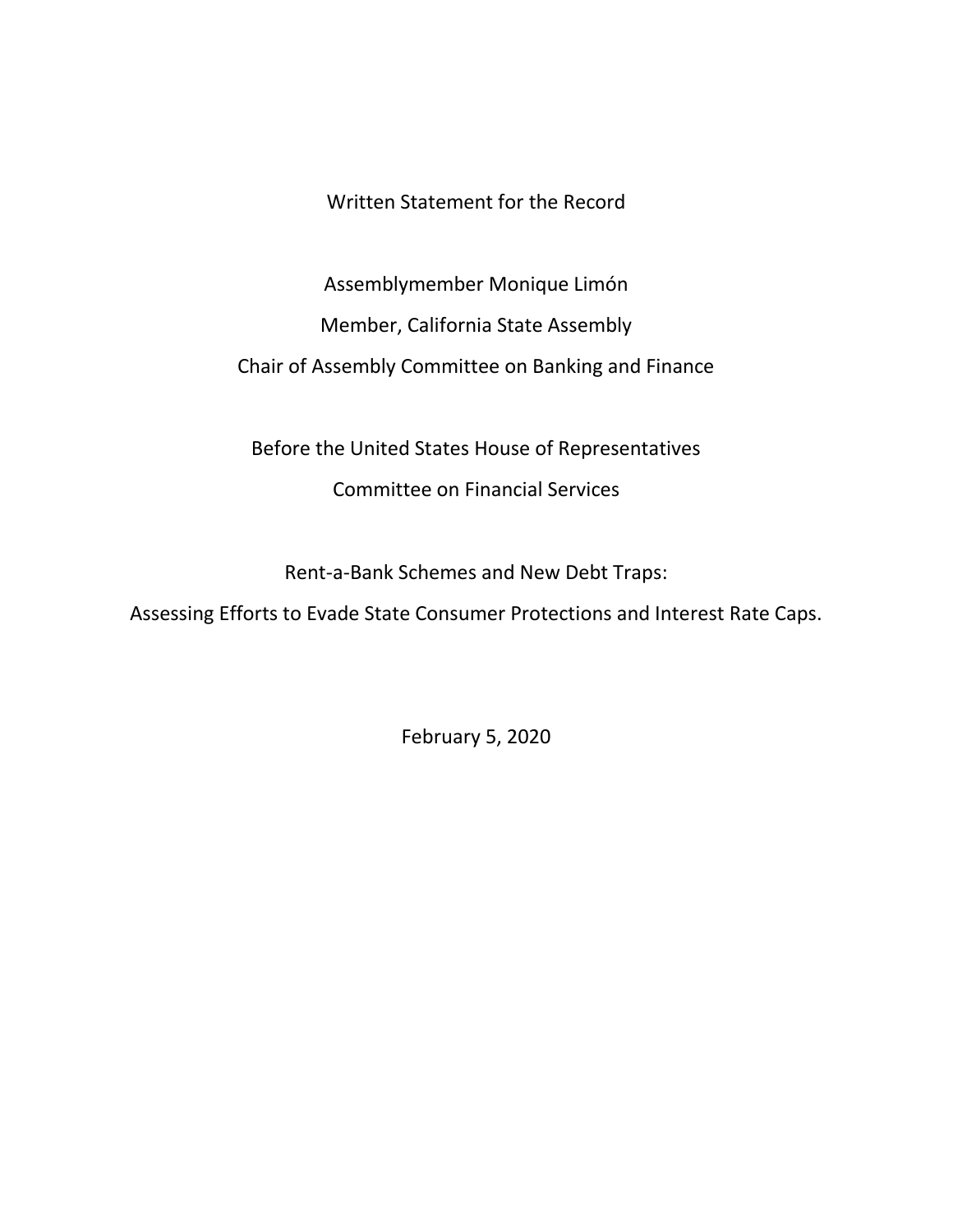Chairwoman Waters, thank you for holding this hearing and inviting me to testify on how renta-bank schemes undermine the roles of states in protecting consumers.

My name is Monique Limón. I serve in the California State Legislature as an Assembly Member and Chair of the Committee on Banking and Finance. During my time as Chair, I have prioritized the issue of small-dollar consumer lending and have introduced bills dealing with short-term payday loans, consumer installment loans, auto title loans, and loan brokers. My primary focus as Chair has been to learn about these markets by evaluating data from our state regulator and meeting regularly with lenders, consumers, and consumer law experts. My goal in this work has been to identify areas where consumer outcomes can be improved and work to advance legislation to strengthen consumer protections.

# **Overview of High-Cost Consumer Lending in California**

Since the mid-1990s, California has taken a permissive stance on lending products marketed to nonprime consumers. Despite a longstanding state law that caps interest rates on loans smaller than \$2,500 at about 30%, the Legislature enacted a law in 1996 that permits payday lenders to charge around 400% for short-term loans of  $$300.<sup>1</sup>$  Although the payday loan industry markets its product as a solution to emergencies or one-time cash shortfalls, it is clear that the industry relies on heavy repeat borrowing to generate profits. According to data provided by payday lenders in California, 70% of industry revenue, or nearly \$300 million annually, is generated from borrowers who take out seven or more payday loans each year.<sup>2</sup> With such high rates of repeat borrowing of high-cost loans, it is not surprising that academics have found that access to payday loans causes an increase in personal bankruptcy filings.<sup>3</sup>

Over the last decade, many payday lenders began to market larger and longer-term installment loans to California consumers. Because of the state's interest rate ceiling of about 30% for loans smaller than \$2,500, lenders pushed borrowers to loans of \$2,500 or more, where interest rates were not regulated. CashCall, a high-cost lender, is credited with pioneering this approach.<sup>4</sup> CashCall experimented with various interest rates until it found a profitable breakeven at 135% in 2009. Triple-digit interest rates allowed CashCall to operate a profitable business model even though its model assumed a default rate of 35-40%.<sup>5</sup> As investors and competitors witnessed CashCall's profitability in spite of high default rates, copycat business models entered California.

Since CashCall showed that the model could be profitable, more than a dozen large lenders began to offer similar products in California. As more lenders entered the market, rather than

 $\overline{a}$ 

<sup>1</sup> [http://www.leginfo.ca.gov/pub/95-96/bill/sen/sb\\_1951-2000/sb\\_1959\\_bill\\_960830\\_enrolled.html](http://www.leginfo.ca.gov/pub/95-96/bill/sen/sb_1951-2000/sb_1959_bill_960830_enrolled.html)

<sup>&</sup>lt;sup>2</sup> See page 25[: https://dbo.ca.gov/wp-content/uploads/sites/296/2019/08/CA-Payday-Loans-Annual-Report-2018-](https://dbo.ca.gov/wp-content/uploads/sites/296/2019/08/CA-Payday-Loans-Annual-Report-2018-FINAL-8-8-19.pdf) [FINAL-8-8-19.pdf](https://dbo.ca.gov/wp-content/uploads/sites/296/2019/08/CA-Payday-Loans-Annual-Report-2018-FINAL-8-8-19.pdf)

<sup>3</sup> Paige Marta Skiba & Jeremy Tobacman, 2019. "Do Payday Loans Cause Bankruptcy?," Journal of Law and Economics, University of Chicago Press, vol. 62(3), pages 485-519

<sup>4</sup> <https://www.latimes.com/projects/la-fi-reddam-cashcall-loanme/>

<sup>5</sup> The information about CashCall's business model was provided by CashCall Chief Financial Officer Delbert Meeks in a 2013 court filing as part of a class action lawsuit against the lender (Case No. C 08-03174 MEJ).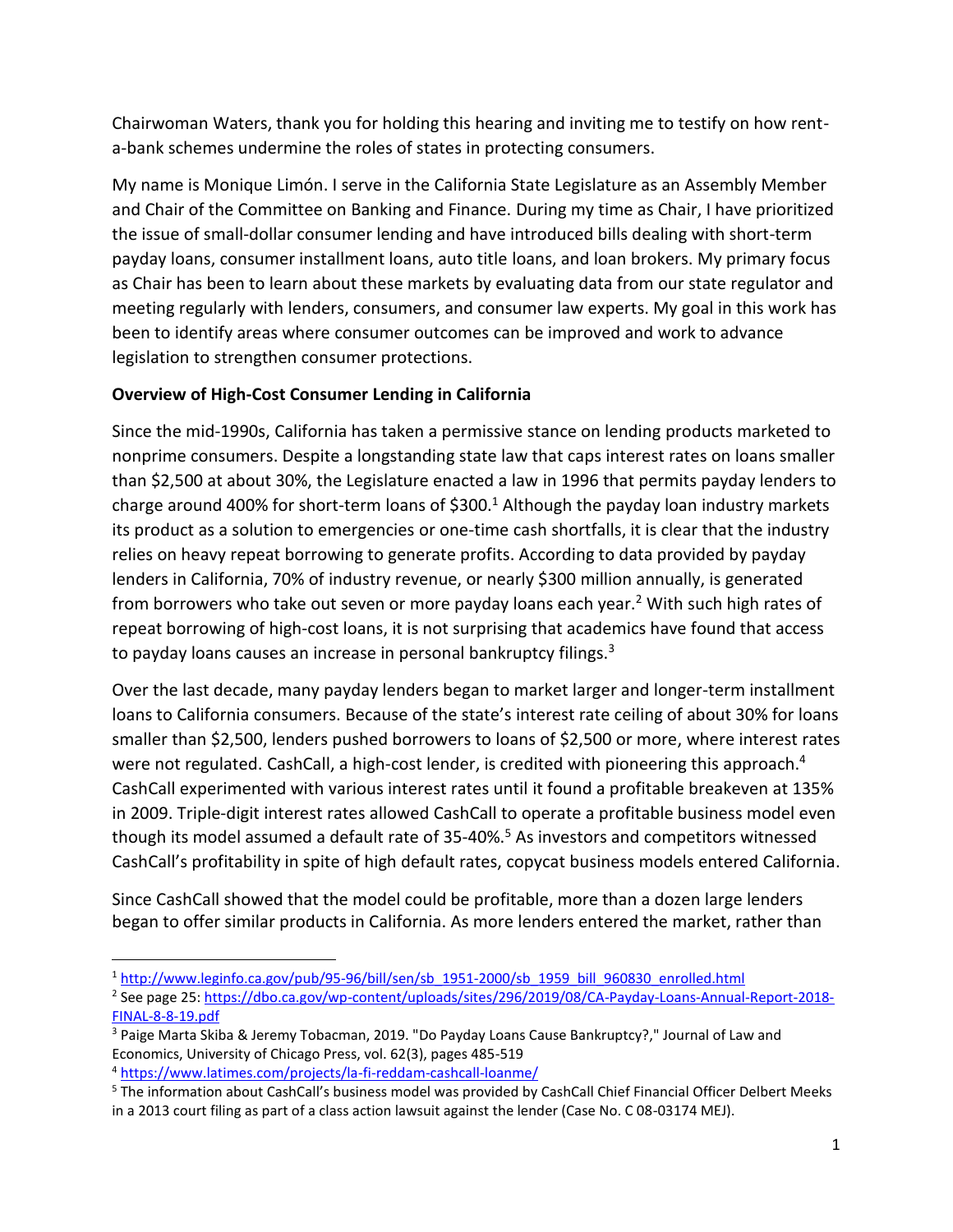competition driving prices down, interest rates continued to climb, with rates higher than 200% becoming commonplace. Figure 1 below provides example loan terms that were posted on lenders' websites on 3/24/2019. The websites advertised the "quick," "easy" availability of these products.

| <b>Lender</b>         | Loan<br><b>Amount</b> | <b>Loan Term</b><br>(months) | <b>Monthly</b><br><b>Payment</b> | <b>Total</b><br>Repayment | <b>APR</b> |
|-----------------------|-----------------------|------------------------------|----------------------------------|---------------------------|------------|
| Advance America       | \$2,550               | 24                           | \$449                            | \$10,782                  | 206%       |
| Check'n Go            | \$2,600               | 9                            | \$612                            | \$5,508                   | 218%       |
| Elevate               | \$2,600               | 16                           | \$483                            | \$7,726                   | 224%       |
| LoanMe                | \$2,600               | 47                           | \$388                            | \$18,255                  | 184%       |
| SpeedyCash (aka CURO) | \$2,600               | 42                           | \$281                            | \$11,806                  | 132%       |

By 2015, lenders were originating more than \$1 billion of triple-digit interest rate loans in California each year. $6$  For a product that was nearly nonexistent at the beginning of the Great Recession, the growth rate is stunning, as shown in Figure 2 below. In 2018, high-cost installment lenders generated more than \$1 billion in interest and fee revenue from California borrowers, more than double the \$400 million earned from short-term payday loans.

Figure 2



<sup>6</sup> <https://calmatters.org/politics/2019/05/will-california-crack-down-predatory-lending-pink-slip-loans/>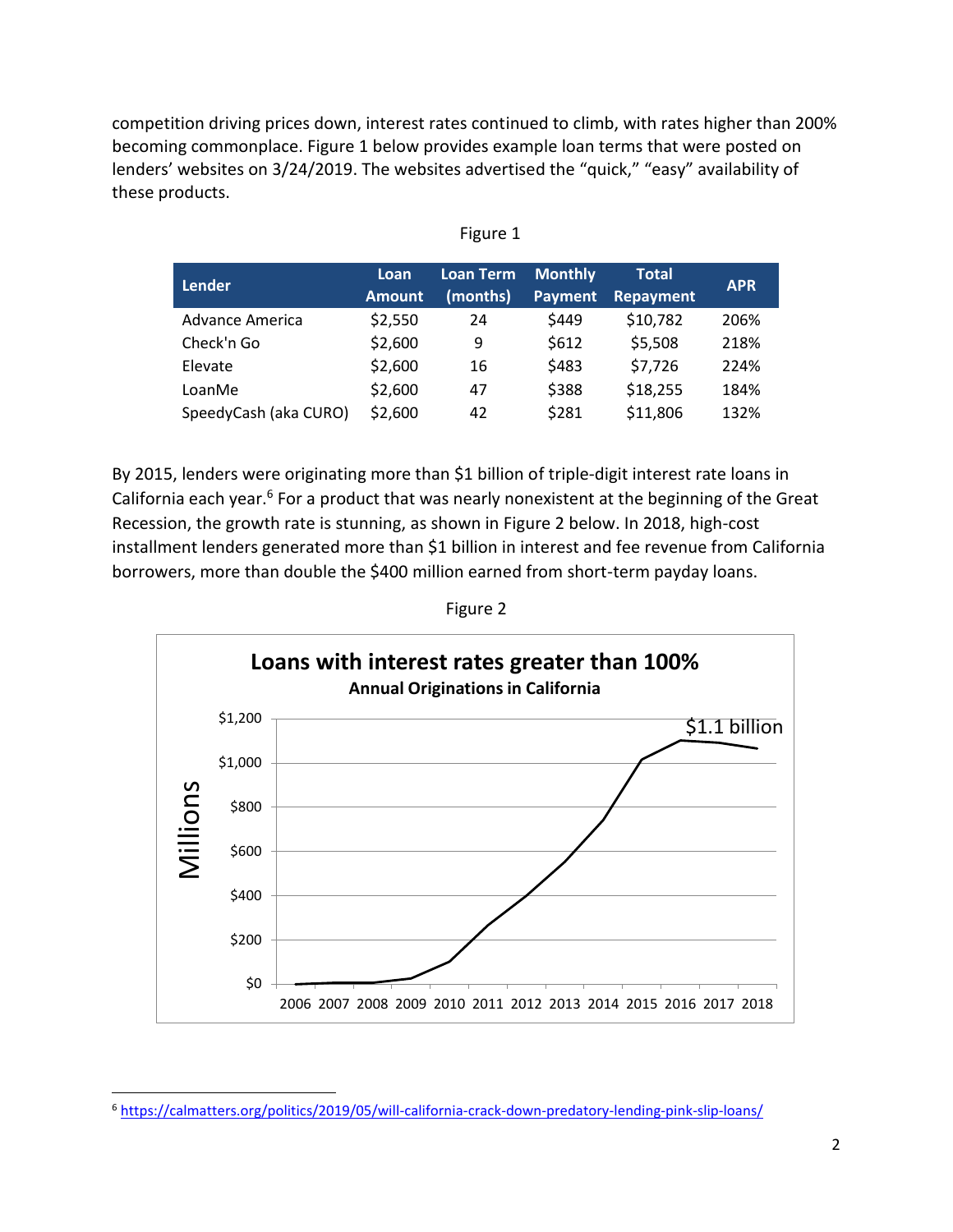#### **Triple-digit Interest Rates Push Consumers to Financial Ruin**

Loans with triple-digit interest rates harm consumers for two primary reasons. First, high interest rates make a loan less affordable, often causing the borrower's monthly payment to be double or even triple the amount of a similarly structured loan with an interest rate of 36% or  $less$ <sup>7</sup> High monthly payments substantially increase the probability that a borrower will fall behind on her loan, whether due to volatility in her income or due to an unexpected expense that depletes her monthly budget, and eventually default.

Second, high interest rates reduce the incentive for a lender to underwrite loans by reasonably evaluating a borrower's ability to repay. This system of misaligned incentives fosters an economically inefficient segment of the credit market, wherein a lender can remain consistently profitable despite a large portion of its customers defaulting on their debts.<sup>8</sup>

Data from California lenders show that high-cost loans fail borrowers at a very high rate. Four large high-cost lenders submitted their loan data to a third-party consulting firm that produced a report on borrower outcomes in California.<sup>9</sup> This report, which was funded by a high-cost lender, showed that 38% of high-cost loans went into collection status.<sup>10</sup> The report also found that 22% of the loans analyzed were refinanced. Assuming some portion of those refinanced loans were ultimately sent to collections, the actual default rate based on the individual borrowers is even higher than 38%.

Data provided by lenders to the state banking regulator support the conclusions of the report. Figure 3 displays a table of charge-off rates from several large lenders based on their lending activity in California in 2017 and 2018. While charge-off data is not perfectly comparable between lenders or over time, the data provide insight on the magnitude of the problem in California. Figure 4 displays a chart comparing how these default rates compare with other financial products. Note that the default rate on high-cost installment loans is nearly four times as large as the default rate for subprime auto loans in California over a similar period.<sup>11</sup>

 $\overline{\phantom{a}}$ 

[http://leginfo.legislature.ca.gov/faces/billAnalysisClient.xhtml?bill\\_id=201920200AB539#](http://leginfo.legislature.ca.gov/faces/billAnalysisClient.xhtml?bill_id=201920200AB539)

 $7$  A two-year, \$2,600 loan with a 36% interest rate requires a monthly payment of \$154. Table 1 cites monthly payments for a loan of the same size and term to be \$449, or 2.9x the monthly payment of a 36% loan. <sup>8</sup> This system of misaligned incentives is clearly explained and analyzed in a National Consumer Law Center report

that can be accessed here: [https://www.nclc.org/images/pdf/high\\_cost\\_small\\_loans/payday\\_loans/report](https://www.nclc.org/images/pdf/high_cost_small_loans/payday_loans/report-misaligned-incentives.pdf)[misaligned-incentives.pdf.](https://www.nclc.org/images/pdf/high_cost_small_loans/payday_loans/report-misaligned-incentives.pdf)

<sup>&</sup>lt;sup>9</sup> The report's conclusions are summarized here:

<sup>&</sup>lt;sup>10</sup> In mandated lobbying disclosures, CURO reported paying over \$50,000 to Ankura Consulting Group, who published the report. See page 5 here: [http://cal-](http://cal-access.sos.ca.gov/PDFGen/pdfgen.prg?filingid=2418444&amendid=0)

[access.sos.ca.gov/PDFGen/pdfgen.prg?filingid=2418444&amendid=0](http://cal-access.sos.ca.gov/PDFGen/pdfgen.prg?filingid=2418444&amendid=0)

 $11$  Data for subprime auto loans were collected from credit bureaus by Urban Institute and published here: [https://apps.urban.org/features/debt-interactive-map/?type=auto&variable=autoopen\\_pct&state=6](https://apps.urban.org/features/debt-interactive-map/?type=auto&variable=autoopen_pct&state=6)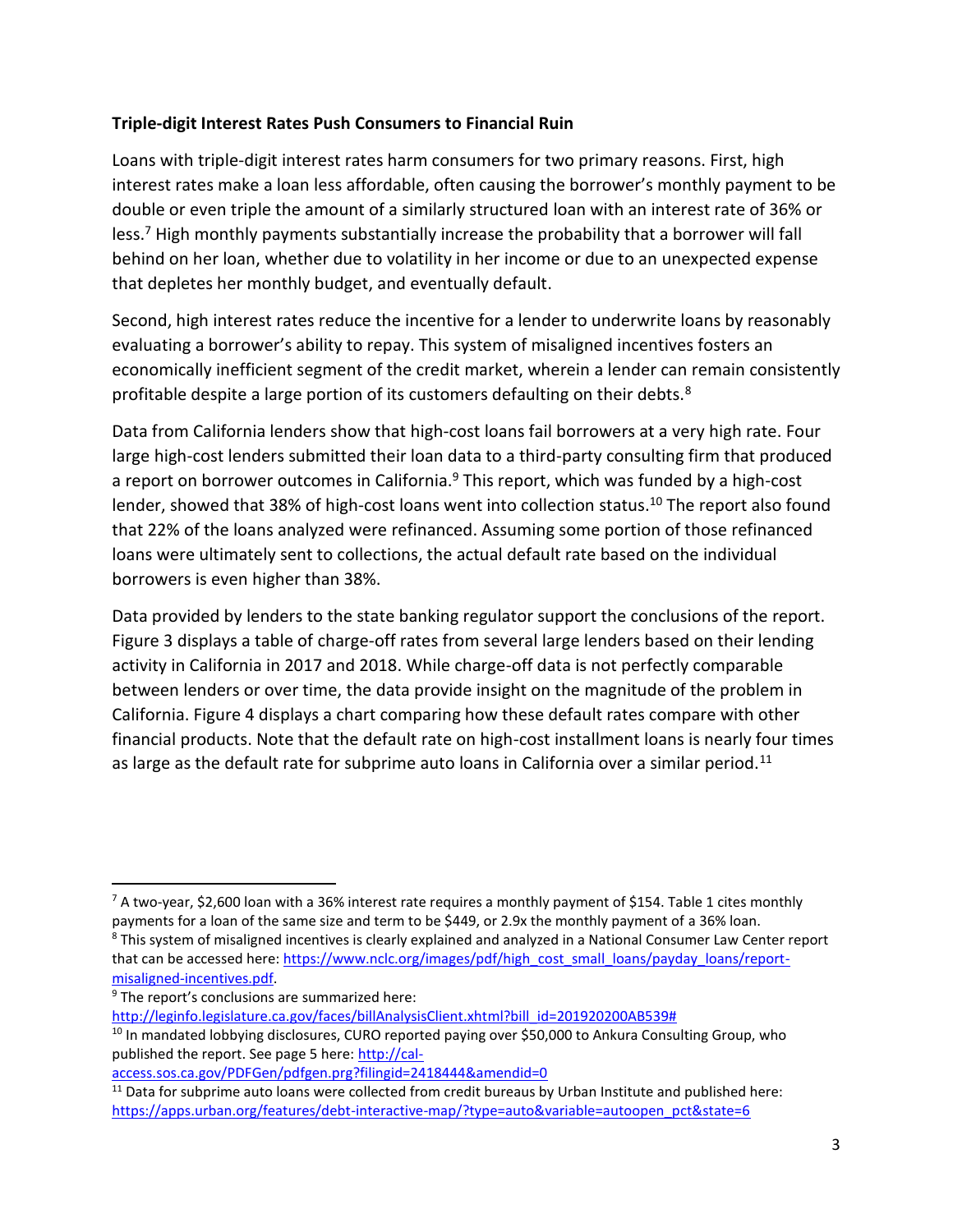|                | 2017                                        |        |                        | 2018                                        |        |                        |
|----------------|---------------------------------------------|--------|------------------------|---------------------------------------------|--------|------------------------|
| Lender         | <b>Active Loans Charged-off</b><br>12/31/17 | Loans  | <b>Default</b><br>Rate | <b>Active Loans Charged-off</b><br>12/31/18 | Loans  | <b>Default</b><br>Rate |
| Elevate Credit | 26.741                                      | 18,383 | 41%                    | 21,109                                      | 16,542 | 44%                    |
| Enova          | 18,923                                      | 18,621 | 50%                    | 22,567                                      | 22,948 | 50%                    |
| LoanMe         | 46,445                                      | 24.839 | 35%                    | 46,445                                      | 24,839 | 35%                    |
| Title Max      | 10,092                                      | 3,707  | 27%                    | 12,301                                      | 7.227  | 37%                    |

Figure 3

\* Default rate is number of charged-off loans divided by the sum of active loans and charged-off loans



Figure 4

Loan charge-offs represent a tax-deductible business expense for a lender, but signal an impending crisis for borrowers and their families. Lenders assign the amount owed to debt collectors or sell the loan off in the secondary market to a debt buyer. The consumer's credit score is negatively affected, and they are subject to aggressive collections practices, which can ultimately result in their car being repossessed, their paycheck garnished, their bank account closed, and even bankruptcy.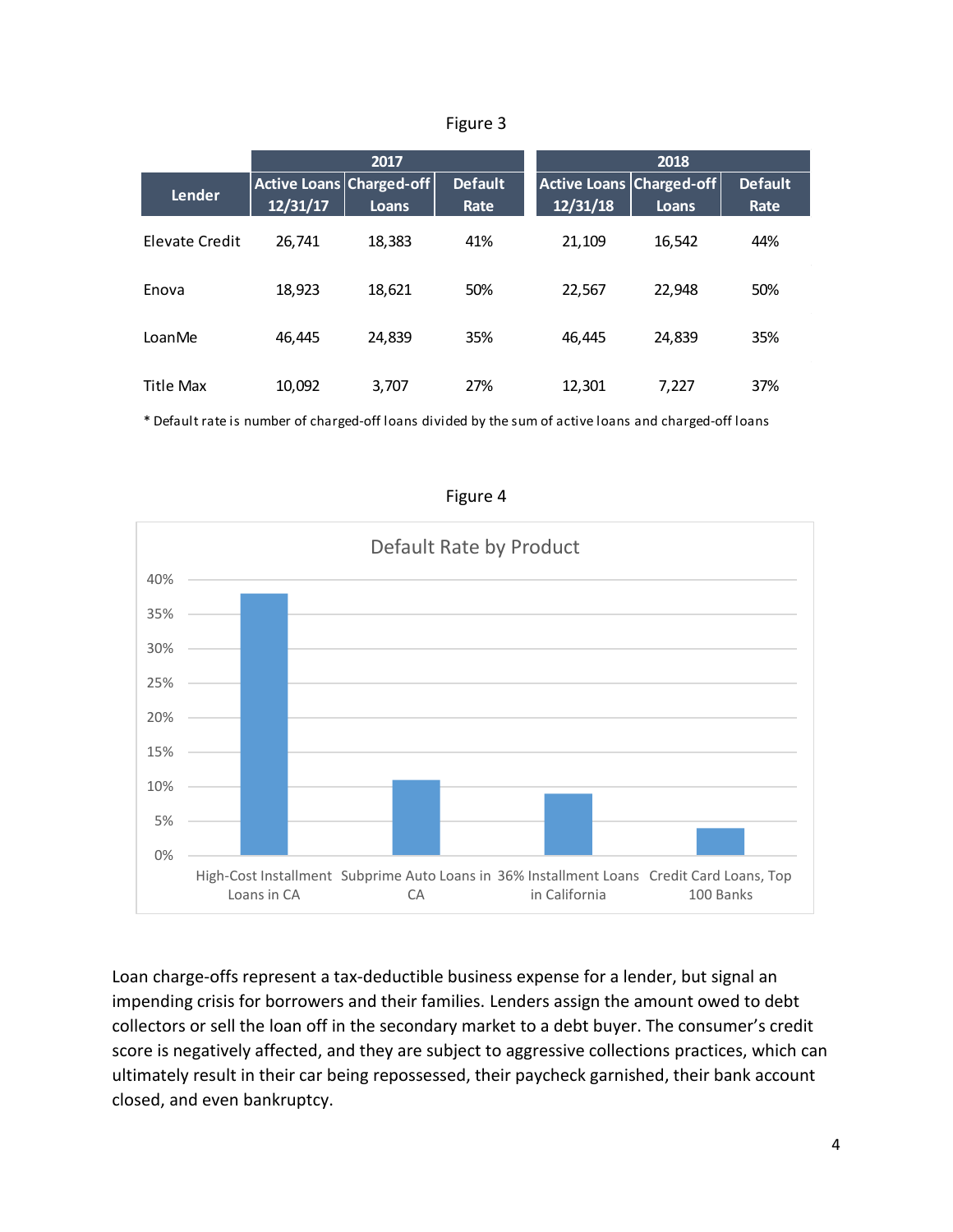# **History of California Legislature's Attempts to Reform High-Cost Loan Markets**

Efforts to curb high-cost lending in California accelerated in the state legislature over the past three years. Prior to 2017, bills that sought to limit fees, interest rates, or payday loan transactions failed to advance in the legislative process. By 2017, two important factors helped to motivate reform efforts.

First, Members of the Legislature became more aware of the growing number of Californians burdened by high-cost loans and defaults. Data provided by the state financial regulator allowed Members to quantify the problem. Stories of individual borrowers' struggles were documented in the media, and Members heard from constituents harmed by high-cost loans. Additionally, religious leaders, community activists, and consumer organizations amplified concerns to legislators across the state.

Another important factor that buoyed reform efforts was the growth of affordable credit options offered by lenders serving nonprime and traditionally underserved consumers. Some lenders leverage large datasets to assess risk for consumers without credit scores or with credit scores that do not accurately reflect their ability to repay a loan. Other lenders leverage technology to reduce the cost of acquiring customers and servicing loans. The emergence of affordable options for nonprime consumers helped to allay concerns of legislators who had previously assumed that reform efforts would cut-off access to credit.

Legislators introduced several bills in 2017 and 2018 with varying approaches in how to address high-cost lending. Unlike previous efforts, these bills advanced out of committees and some even passed one house of the Legislature. None of the bills, however, made it through the entire legislative process. Two bills failed to receive adequate support when a majority of legislators deemed interest rate caps of 19% and 24% overly restrictive. Other bills failed to gain adequate support because they failed to cover the full range of loans affected by triple-digit rates. While not successful, the deliberation around the 2017 and 2018 bills helped to inform a comprehensive solution that could earn broad support.

### **2019 Effort Succeeds on Balanced Approach and Strength of Coalition**

Last year, I introduced Assembly Bill 539, the Fair Access to Credit Act, to address the issue of unconscionable interest rates and the subsequent high default rates that jeopardize the financial well-being of over 100,000 California families each year. Assembly Bill 539 proposed the following changes to California's lending laws, applicable to loans of \$2,500 - \$10,000.

- Establish an interest rate ceiling of 36% plus the Federal Funds Rate.
- Set a minimum loan term of one year and maximum loan term of five years.
- Prohibit prepayment penalties.

When thinking about the right approach, I considered establishing underwriting standards, rather than a rate cap, to ensure that lenders were evaluating a borrower's ability to repay. In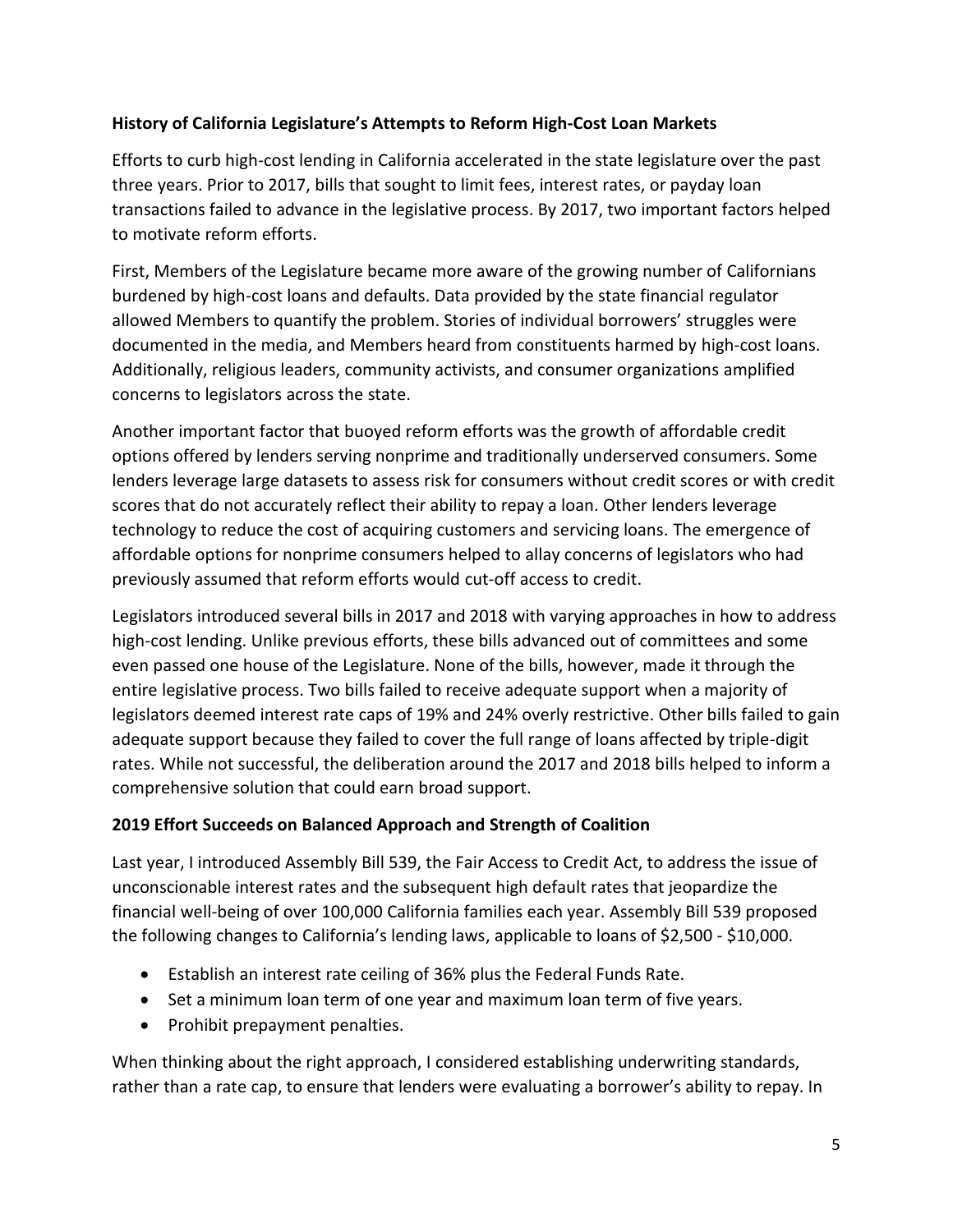conversations with lenders, I learned that statutory underwriting standards could stymie innovation and reduce competition in the space. Many lenders actually preferred the clear rules of the road that a reasonable interest rate cap would bring, compared to the Legislature telling them how to make loan approval decisions. Additionally, an interest rate cap is easier to enforce from a regulatory perspective. The regulator can easily review marketing materials, Truth in Lending disclosures, and the loan agreement to evaluate a lender's compliance with the law.

Lender support was a key component in advancing Assembly Bill 539, but the effort could not have succeeded without the broad coalition of consumer advocates who worked to pass the bill. The coalition was spearheaded by Californians for Economic Justice, which brought together leading voices in local governments, religious communities, civil rights groups, and antipoverty advocates to support the bill. The coalition supporting the bill also included veterans groups who were concerned that the Military Lending Act only protected active duty members and their families, labor organizations who were concerned that high-cost loans harmed blue-collar workers, and economic development organizations who knew that highcost loans eroded wealth in communities struggling against decades of discriminatory policies.

This broad coalition of supporters helped to deliver strong bipartisan support to advance the bill to the Governor. The bill passed on a  $60 - 4$  margin in the State Assembly and a  $30 - 5$ margin in the State Senate, with over 40% of Republicans voting "aye" on the bill. The bill was signed by the Governor and became law on January 1, 2020. The support for Assembly Bill 539 shows that consumer protections and regulating high interest rates is a truly bipartisan objective.

- Republican Assemblymember Jordan Cunningham, a co-author of the bill, stated that he was "proud to support AB 539 to cap unreasonable interest rates on consumer loans and protect people from predatory lenders. All of the world's major religions have rules against usury, or the charging of exorbitant interest rates, because it harms communities and families."<sup>12</sup>
- Democrat Assemblymember James Ramos, another co-author, stated that "high-cost payday lenders are inflicting financial harm on vulnerable families, charging sky high interest rates that can put families in worse positions than before they took out a loan. The Fair Access to Credit Act of 2019 will put a cap on these high interest rates and allows families to utilize these services for emergency funds without getting locked into drawn out, expensive repayments schemes that will harm their financial well-being."<sup>13</sup>
- Republican Senator Ling Ling Chang stated, "I proudly voted for AB 539, which cracks down on high-interest predatory lenders. A 200% interest loan isn't morally sound -

 $\overline{a}$ 

<sup>12</sup> <https://www.facebook.com/AsmCunningham/videos/361011628099697/>

<sup>13</sup> [https://a40.asmdc.org/press-releases/20190916-ramos-co-authored-predatory-lending-bill-heads-governors](https://a40.asmdc.org/press-releases/20190916-ramos-co-authored-predatory-lending-bill-heads-governors-desk)[desk](https://a40.asmdc.org/press-releases/20190916-ramos-co-authored-predatory-lending-bill-heads-governors-desk)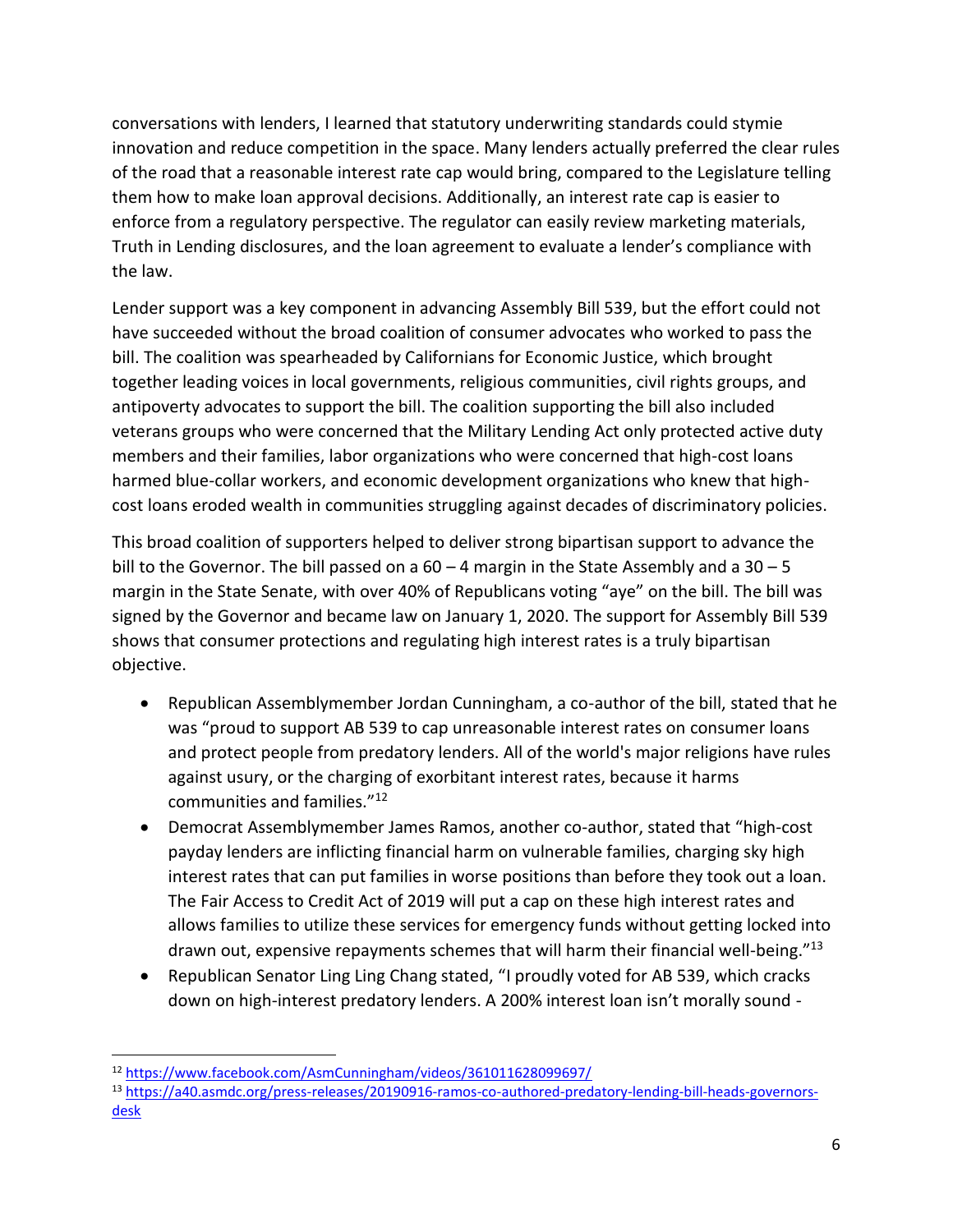especially when these predatory practices disproportionately impact veterans and vulnerable families."<sup>14</sup>

# **High-cost Lenders Declare Intent to Evade California Law via Rent-a-bank Schemes**

After Assembly Bill 539 cleared major legislative hurdles, the executive teams of three publiclytraded, high-cost lending companies – Elevate Credit, Enova, and CURO – began their attempts to allay investors' concerns that California's reform efforts would negatively affect their companies' financial results. All three corporations controlled subsidiaries that held licenses from the state of California to make consumer loans, but those licenses required the lenders to follow state laws, including limitations on loan charges. If Assembly Bill 539 became law, these companies would not be able to make loans with interest rates that exceed the new cap.

In the summer of 2019, executives at the three companies told investors during quarterly earnings calls that they were exploring the use of bank partnerships to make loans that perpetuated the high-cost and high-default model that the California Legislature specifically acted to stop.<sup>15</sup>

- David Fisher, CEO of Enova, boldly claimed on July 26, 2019, that Enova would "likely convert our near-prime product to a bank-partner program, which will allow us to continue to operate in California at similar rates to what we charge today." Fisher went on to state, "In terms of the conversion to a bank program, we give up a couple about percentages -- a couple percent of margin to the bank partner, but other than that it's largely like-for-like. And again, I think given the increased opportunity in California from all the subprime instalment lenders that will leave the State, the storefront guys that won't be able to compete. And again, the subprime title lenders who are really impacted by this bill, such a large opportunity for NetCredit. Happy to -- almost happy to pay those couple of points of margin to capture that opportunity."
- Jason Harvison, CEO of Elevate Credit, revealed on July 29, 2019, that Elevate "expect[s] to be able to continue to serve California consumers via bank sponsors that are not subject to the same proposed state level rate limitations… the effective yield that we are looking at on the product would be very similar to what we have on the market today. So we think the impact would be minimal and this transition would be pretty seamless." In other words, Harvison was communicating that Elevate would continue to make loans at similar triple-digit rates in California.
- Don Gayhardt, CEO of CURO, stated on August 2, 2019, that CURO continues "to work on a number of new product and partnership opportunities that could give us the ability to serve our California customers with larger, longer-term loan products."

 $\overline{\phantom{a}}$ <sup>14</sup> <https://chang.cssrc.us/content/july-2019-newsletter>

<sup>15</sup> <https://www.nclc.org/issues/ib-rent-a-bank.html>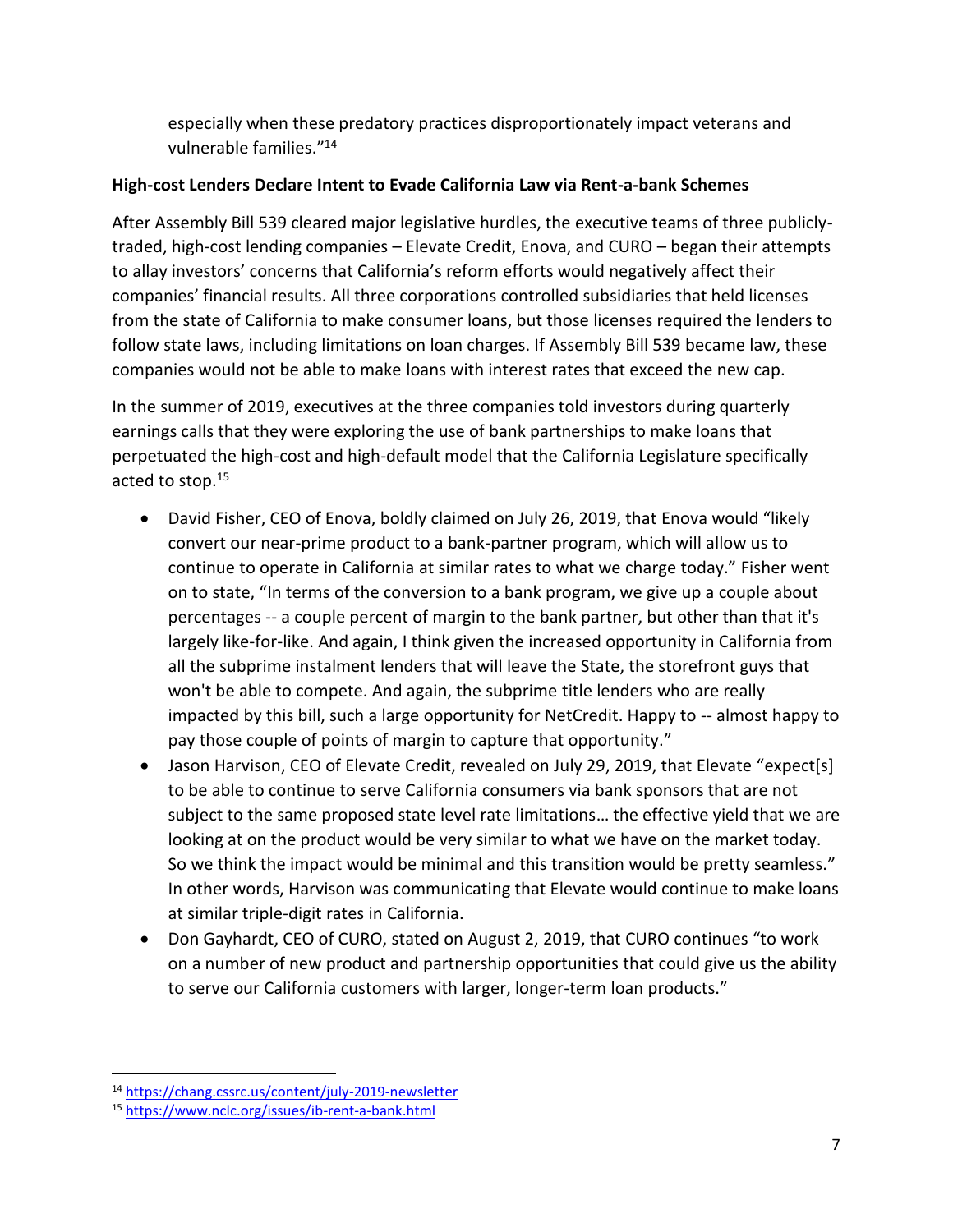The companies' plans to partner with banks in attempts to evade state interest rate caps did not come as a surprise. Enova and Elevate have been engaged in rent-a-bank schemes around the country for some time. Enova partners with Republic Bank, a state chartered bank from Kentucky, to originate loans that exceed rate caps in some states.<sup>16</sup> Elevate partners with both Republic Bank and FinWise Bank, a state chartered bank from Utah, to evade state consumer protection laws.<sup>17</sup> Likewise, CURO had been publicly discussing its plans to forge bank partnerships with Meta Bank, a nationally chartered bank, for more than a year.<sup>18</sup>

After Assembly Bill 539 was signed into law, I sent letters to the CEOs of all three companies.<sup>19</sup> In those letters, I informed them of the new consumer protections that the California Legislature established on a broad, bipartisan basis. I let them know that I was aware of their plans to evade the law and that I would be working to ensure that our state enforcement agencies carried out the intent of the bill.<sup>20</sup> I concluded by asking them to serve California consumers exclusively with loans that comply with the interest rate protections established by our state laws.

The new law went into effect on January 1, 2020. As of February 2, 2020, it does not appear that any of the three companies were yet offering products in California at rates above 36%. During Enova's earnings call on January 29, 2020, however, CEO David Fisher said that there are "opportunities both within the AB 539 law, but *also kind of outside of it* [emphasis added] for us to roll out additional compliance products in California, which we hope to do this year." The other companies may disclose more about their plans in the coming weeks. CURO is scheduled to report earnings on February 6, 2020, and Elevate Credit is scheduled to report earnings on February 10, 2020.

In addition to the three companies' plans, at least two privately-held companies appear to be breaking California law today. LoanMart is marketing auto title loans through a rent-a-bank scheme with Capital Community Bank, a state chartered bank out of Utah.<sup>21</sup> LoanMart represents that its annual interest rates range from 60% - 222%, indicating that none of its loans comply with California's rate cap.<sup>22</sup> Similarly, OppLoans is marketing loans of 160% to California consumers through a rent-a-bank scheme with FinWise Bank.<sup>23</sup>

<sup>17</sup> <https://www.risecredit.com/frequently-asked-questions> and<https://www.elastic.com/FAQs/>

<sup>16</sup> <https://www.netcredit.com/rates-and-terms/arkansas> - showing that Enova offers loans through Republic Bank with interest rates up to 99.99% in Arkansas, despite the state capping interest rates at 17%.

<sup>18</sup> [https://www.businesswire.com/news/home/20180430006202/en/CURO-MetaBank%C2%AE-Announce-](https://www.businesswire.com/news/home/20180430006202/en/CURO-MetaBank%C2%AE-Announce-Agreement-Offer-Consumers-Innovative)[Agreement-Offer-Consumers-Innovative](https://www.businesswire.com/news/home/20180430006202/en/CURO-MetaBank%C2%AE-Announce-Agreement-Offer-Consumers-Innovative)

<sup>19</sup> <https://www.sacbee.com/news/politics-government/capitol-alert/article238501288.html>

<sup>20</sup> [https://www.americanbanker.com/news/stern-warning-to-lenders-mulling-end-run-around-california-rate](https://www.americanbanker.com/news/stern-warning-to-lenders-mulling-end-run-around-california-rate-caps?feed=00000152-a2fb-d118-ab57-b3ff6e310000)[caps?feed=00000152-a2fb-d118-ab57-b3ff6e310000](https://www.americanbanker.com/news/stern-warning-to-lenders-mulling-end-run-around-california-rate-caps?feed=00000152-a2fb-d118-ab57-b3ff6e310000)

<sup>21</sup> <https://www.800loanmart.com/about-us-contact-us/> - see bottom of page

<sup>22</sup> <https://www.800loanmart.com/title-loans-faq/> - under "What interest rates does LoanMart offer?"

<sup>23</sup> <https://www.opploans.com/rates-and-terms/#california>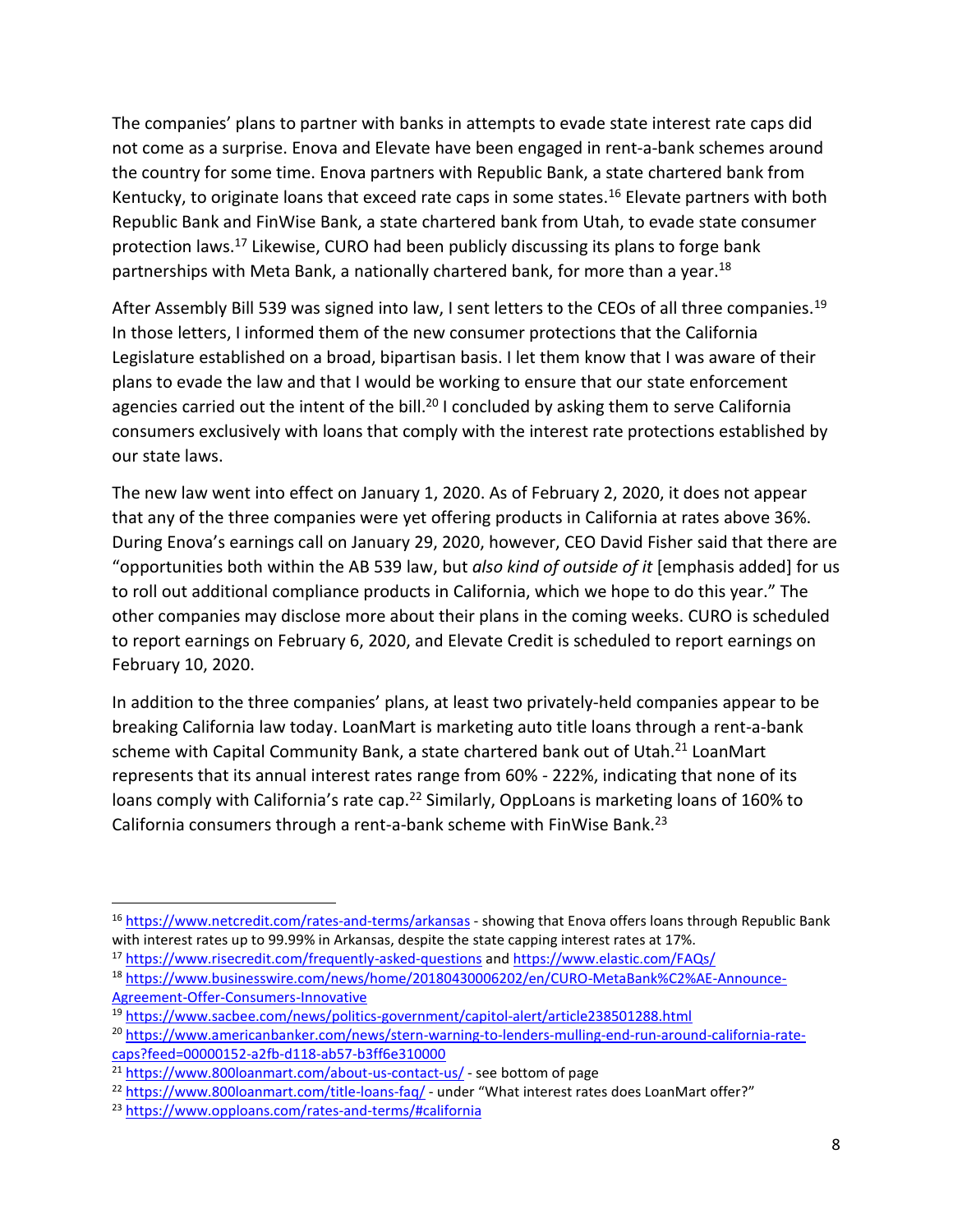#### **Rent-a-bank Schemes Threaten Balanced and Deliberative Legislative Solution**

If left unaddressed, rent-a-bank schemes undermine state laws that have been established to protect consumers. This problem is not unique to California. The OppLoans and FinWise scheme appears to evade twenty-four states' rate caps, both in states where legislatures passed laws and in states where voters overwhelmingly approved rate caps through ballot initiatives.<sup>24</sup> States have a longstanding interest in protecting their consumers, and rent-a-bank evasions that seek to undermine the will of democratically elected representatives are a threat to states' sovereign powers.

Rent-a-bank schemes not only threaten consumer protections and state sovereignty, but the schemes also undermine the role of prudential banking regulators. In common originate-tohold models, the FDIC and OCC have the ability to monitor the loan performance of a bank's balance sheet over time, and the agencies have the authority to provide supervisory guidance to ensure that banks are making lending decisions that support the safety and soundness of the banking system. In rent-a-bank models, however, the agreements between the bank and highcost lender are predicated on the bank offloading the risk of the loan immediately after origination. Such arrangements may temporarily hide the risky behavior of banks, but the bank may later bear liability for the role it plays in facilitating these schemes.

### **Rent-a-bank Schemes Represent Rogue Behavior, and Not All Bank Partnerships Are Bad**

Of the 4,000 banks supervised by the FDIC, only a small handful of banks facilitate rent-a-bank schemes. Similarly, of the thousands of state-licensed lending companies across the country, only a small percentage are seeking out and forging relationships with banks in order to originate high-cost loans. Yet these few entities are effectively evading consumer protection laws in dozens of red and blue states across the country. In addition to putting millions of consumers at risk of high-cost loans and associated defaults, rent-a-bank schemes place a burden on state enforcement agencies that choose to bring cases against such companies.

Before I conclude my testimony, I want to be clear that not all bank partnerships are bad for consumers. Bank partnerships that provide products where the interests of lenders and borrowers are aligned can be a healthy part of the financial system. We have seen responsible innovation from companies that successfully leverage technology to improve underwriting, lower the costs of providing credit, and ultimately give consumers better options than were previously available. To the degree that responsible companies partner with banks to extend their reach and provide healthy, affordable credit options, I am not asking for the federal government to stand in the way. Relatedly, if fintech companies can help banks to better serve their existing customers, I want to foster a regulatory environment that permits healthy relationships.

<sup>24</sup> <https://www.nclc.org/issues/issue-brief-stop-payday-lenders-rent-a-bank-schemes-november-2019.html>